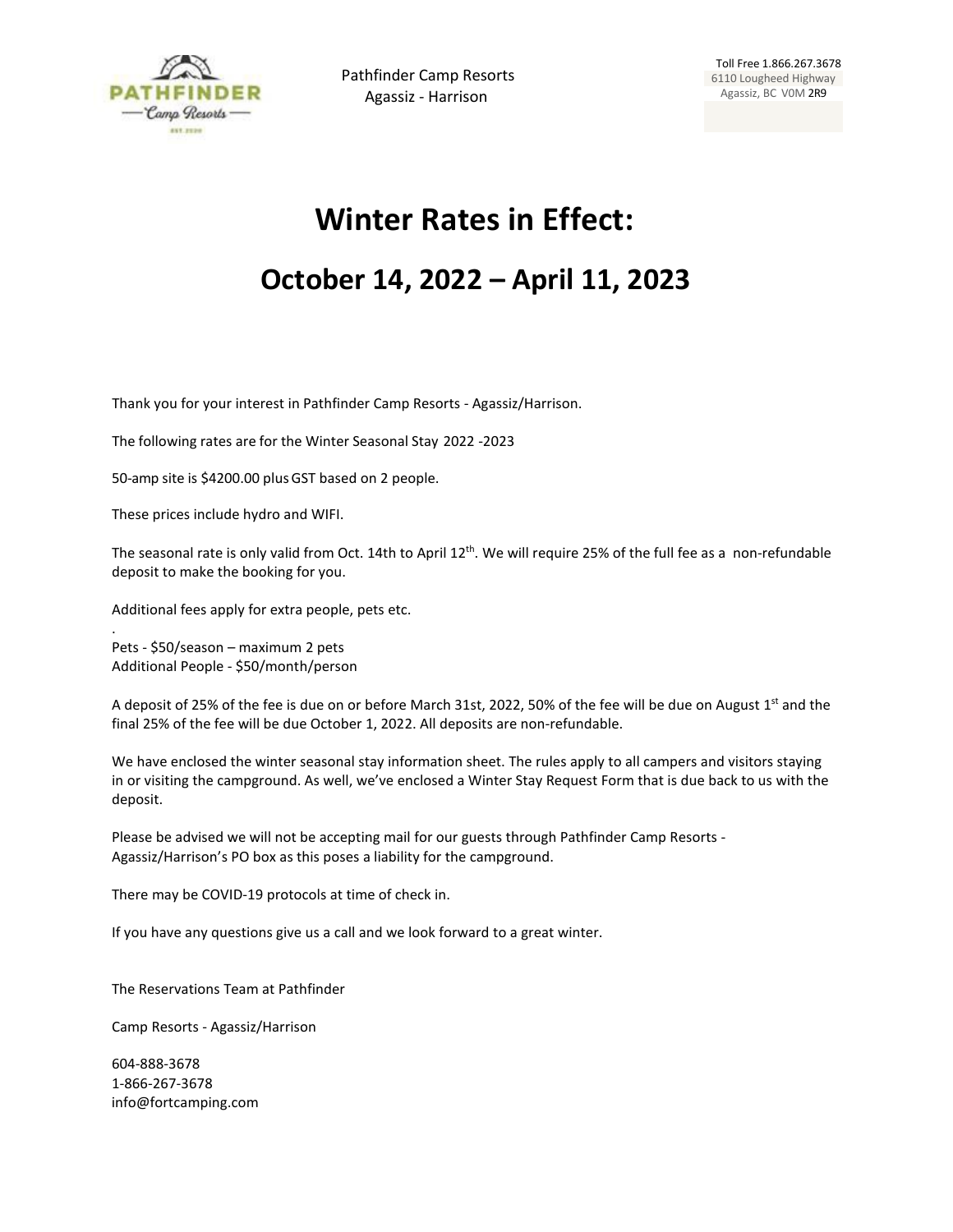

- 1. **Winter Seasonal Program is from October 14th to April 11th**. A total maximum stay of 180 days.
- 2. Your site fee includes your RV unit and 2 vehicles. 1 vehicle can be parked at your site.  $2^{nd}$  vehicles are to be parked in the designated parking. No parking on grass. All vehicles/RV units must display valid insurance. No excessive noisy vehicles are permitted.
- 3. Site fees are based on 2 adults. Fees for additional occupants.
- 4. Maximum 2 pets per site. Dogs & cats must be leashed at all times and never left unattended. Dog waste disposal stations are located in the park; owners are responsible for waste cleanup.
- 5. No site alterations are permitted. Only outdoor furniture is to be kept on the site. Add-a-rooms are fine as are small pet enclosure no larger than 5' x5' and 3' high. Enclosures are restricted to the gravel pads. The following are not allowed on sites: decks, freezers, fridges, tarps, generators, fencing of any kind. All carpeting must be put on the gravel. Soft sided sheds maximum 8X8 and screen tents maximum 10X10 are allowed.
- 6. Guests are responsible for their visitors. Visitors to park in designated additional parking inside the campground.
- 7. Proof of Personal Insurance for your RV which also gives your personal liability coverage, will be required and due with final payment.
- 8. No excessive noise at any time. Campfires are permitted until 11pm
- 9. Sites are for the exclusive use of the registered campers. Sites are not to besublet.
- 10. The speed limit within the park is a maximum of 10 Km per hour. Please follow all signage inthe park.
- **11. Full payment is due on October 1st. There are no refunds for early departures.**

By signing the following information sheet, you acknowledge that you have read & agree to abide by Pathfinder Camp Resorts - Agassiz/Harrison's terms and conditions. Thank you for your co-operation.

Signature: Date: \_ Site: